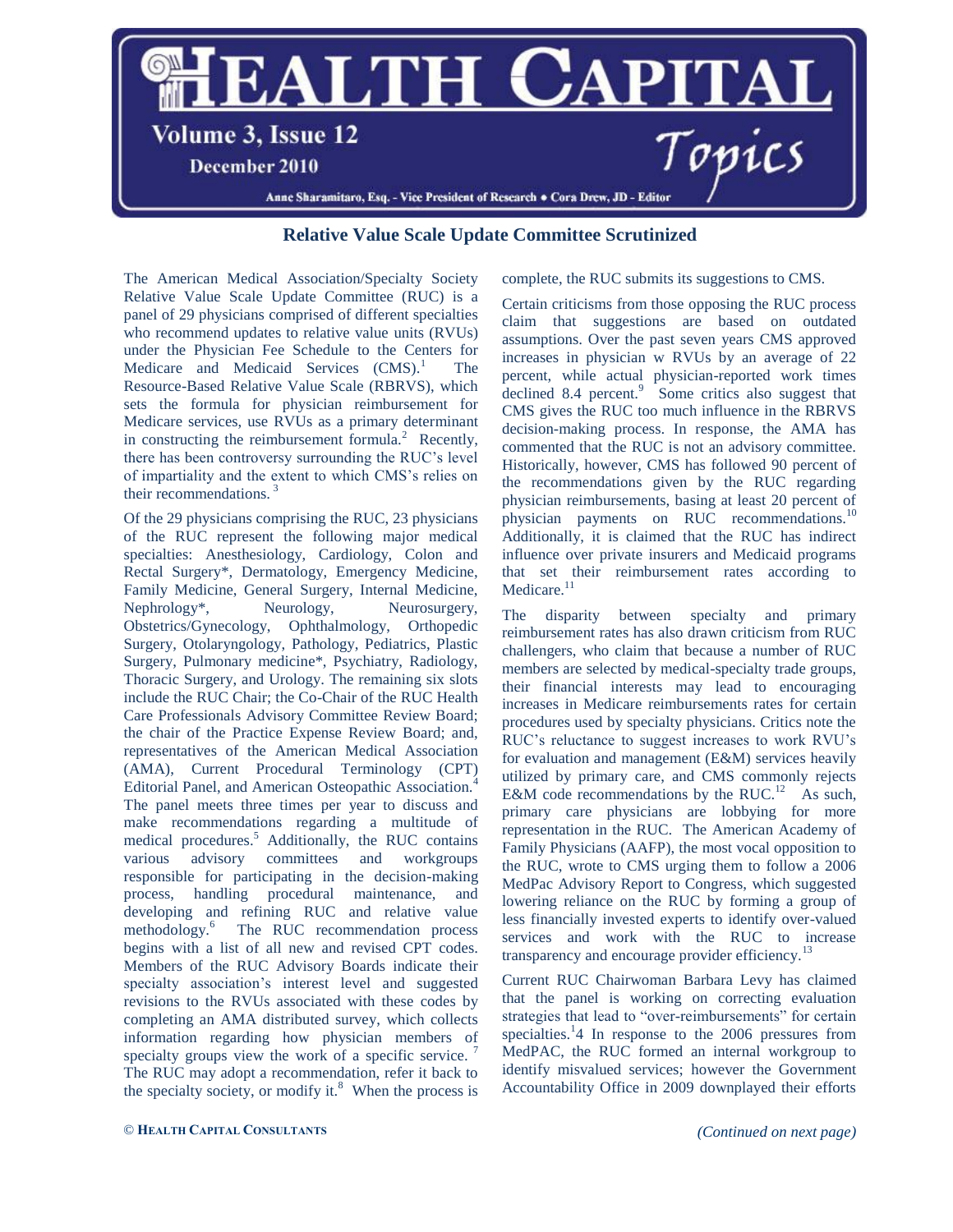## *(Continued from previous page)*

saying that they did not focus on services that accounted for the largest Medicare payouts.<sup>15</sup> The GAO report also suggested that CMS should ensure that physician fees reflect efficiencies occurring through integrated care.<sup>16</sup> CMS officials have said they would be hard pressed to replace the RUC process, and emphasized that reforms in healthcare require that CMS ensure that physician fee values are accurate.<sup>17</sup> As of now the RUCs' influence remains, but as criticism continues, CMS has reported proposed plans to establish more an extensive validation processes, and has asked for public comments on the issue.<sup>18</sup>

- \* Indicates rotating seats.
- 1 "AMA/Specialty Society RVU Update Committee: The RUC is… The RUC is Not…" American Medical Association: Chicago, IL, June 16, 2007.
- 2 "Do You Know How RUC Is Affecting Your Income?" By Mark Moran, Psychiatric News, September 17, 2010, http://www.pn.psychiatryonline.org/content/45/18/4.1.full (Accessed 11/5/10).
- 3 "Lessen CMS Reliance on RUC" By Lori Heim, American Academy of Family Physicians, To Donald Berwick, Centers for Medicare and Medicaid Administrator, October 8, 2010.
- 4 "The Resource Based Relative Value Scale: The RVS Update Committee" American Medical Association, 2010, http://www.ama-assn.org/ama/pub/physicianresources/solutions-managing-your-practice/coding-billinginsurance/medicare/the-resource-based-relative-value-
- scale/the-rvs-update-committee.shtml (Accessed 11/19/10). 5 "AMA/Specialty Society RVU Update Committee (RUC)" By Barbara S. Levy, American Medical Association, March 5, 2010.
- 6 "The RBRVS and the AMA Specialty Society RVS Update Committee (RUC) Process" American Medical Association, 2008, p.23-24.
- 7 "A Small Group of Physicians has a Big Say in What you Get Paid: What Every Physician Should Know about the RUC" By Kent J, Moore, et al., Family Practice Management, February 2008.

"The RBRVS and the AMA Specialty Society RVS Update Committee (RUC) Process" American Medical Association, 2008, p.14-15.

8

 $\overline{9}$ 

10

11

- "Missing Productivity Gains in Medicare Physician Fee Schedule: Where are They?" By Jerry Cromwell, et al., Medical Research and Review, June 16, 2010, p.8, 14.
- "A Small Group of Physicians has a Big Say in What you Get Paid: What Every Physician Should Know about the RUC" By Kent J, Moore, et al., Family Practice Management, February 2008; "AMA/Specialty Society RVU Update Committee: The RUC is… The RUC is Not…" American Medical Association: Chicago, IL, June 16, 2007.
- "Do You Know How RUC Is Affecting Your Income?" By Mark Moran, Psychiatric News, September 17, 2010, http://www.pn.psychiatryonline.org/content/45/18/4.1.full (Accessed 11/5/10).
- 12 "Missing Productivity Gains in Medicare Physician Fee Schedule: Where are They?" By Jerry Cromwell, et al., Medical Research and Review, June 16, 2010, p.2, 3.
- 13 "Lessen CMS Reliance on RUC" By Lori Heim, American Academy of Family Physicians, To Donald Berwick, Centers for Medicare and Medicaid Administrator, October 8, 2010; "Missing Productivity Gains in Medicare Physician Fee Schedule: Where are They?" By Jerry Cromwell, et al., Medical Research and Review, June 16, 2010, p.3, 15. 14
	- "AMA/Specialty Society RVU Update Committee (RUC)" By Barbara S. Levy, American Medical Association, March 5, 2010.
- 15 "Little-Known AMA Group has Big Influence on Medicare Payments" By Joe Eaton, Kaiser Health News, October 27, 2010).
- 16 "AMA/Specialty Society RVU Update Committee (RUC)" By Barbara S. Levy, American Medical Association, March 5, 2010, p.33. 17
- "Little-Known AMA Group has Big Influence on Medicare Payments" By Joe Eaton, Kaiser Health News, October 27, 2010). 18
	- "Little-Known AMA Group has Big Influence on Medicare Payments" By Joe Eaton, Kaiser Health News, October 27, 2010); "AMA/Specialty Society RVU Update Committee (RUC)" By Barbara S. Levy, American Medical Association, March 5, 2010, p.34.